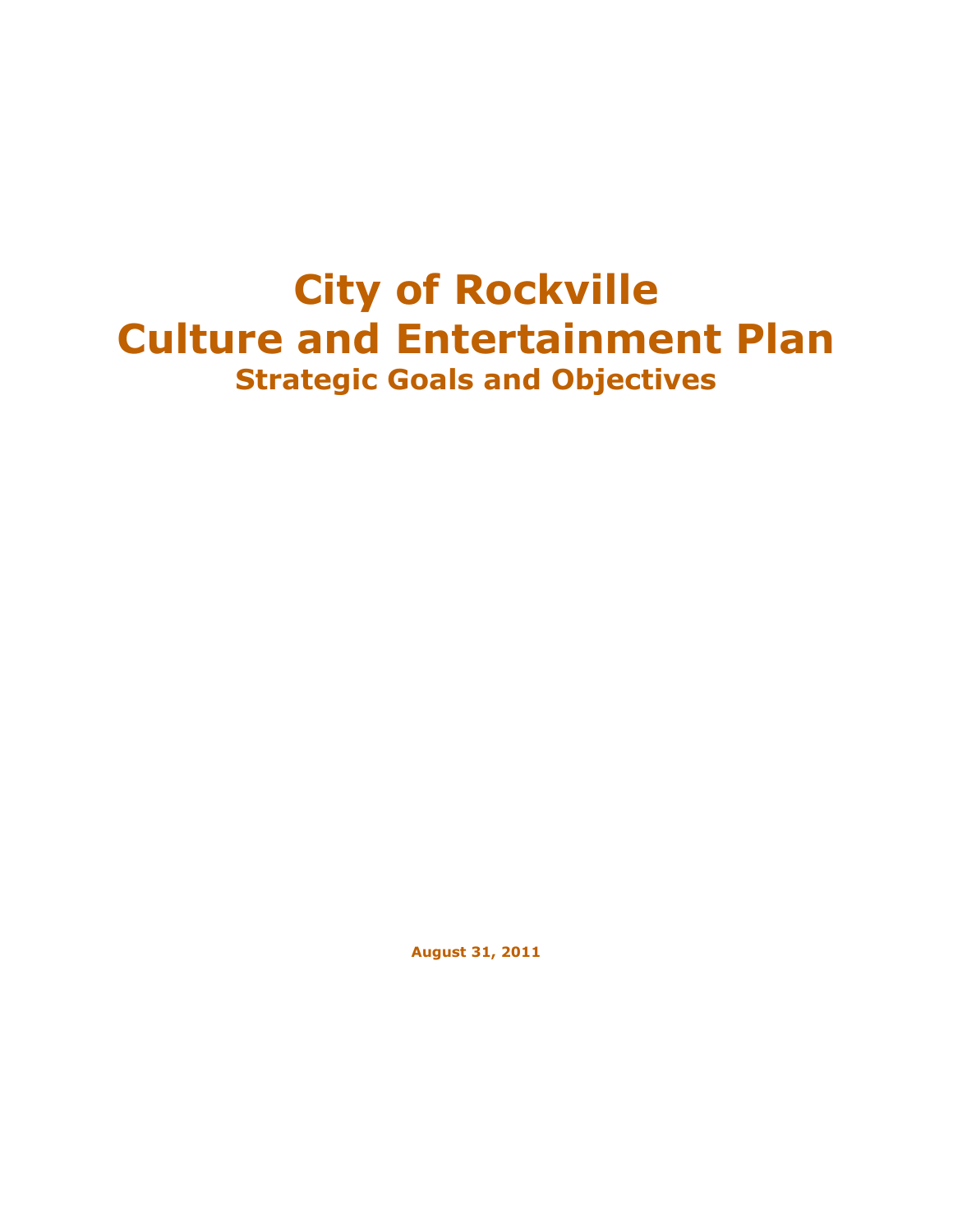## **City of Rockville Culture and Entertainment Plan Strategic Goals and Objectives**

## **Mayor:** Phyllis Marcuccio

**Council Members:** John Britton Piotr Gajewski Bridget Donnell Newton Mark Pierzchala

## **Staff:**

Scott Ullery, City Manager Jenny Kimball, Assistant City Manager Burt Hall, Director of Recreation and Parks Betsy Thompson, Superintendent of Recreation Betty Wisda, Arts Programs Supervisor

## **Citizens Committee:**

John Moser, Chair Judy Ackerman Robert Eckman Steve Edwards Allen Lo Jen Strohm Lynn Willis Angela Younger

## **Professional Consultants:**



**172 West St. Annapolis, MD 21401-2824 www.TheMinorGroup.com**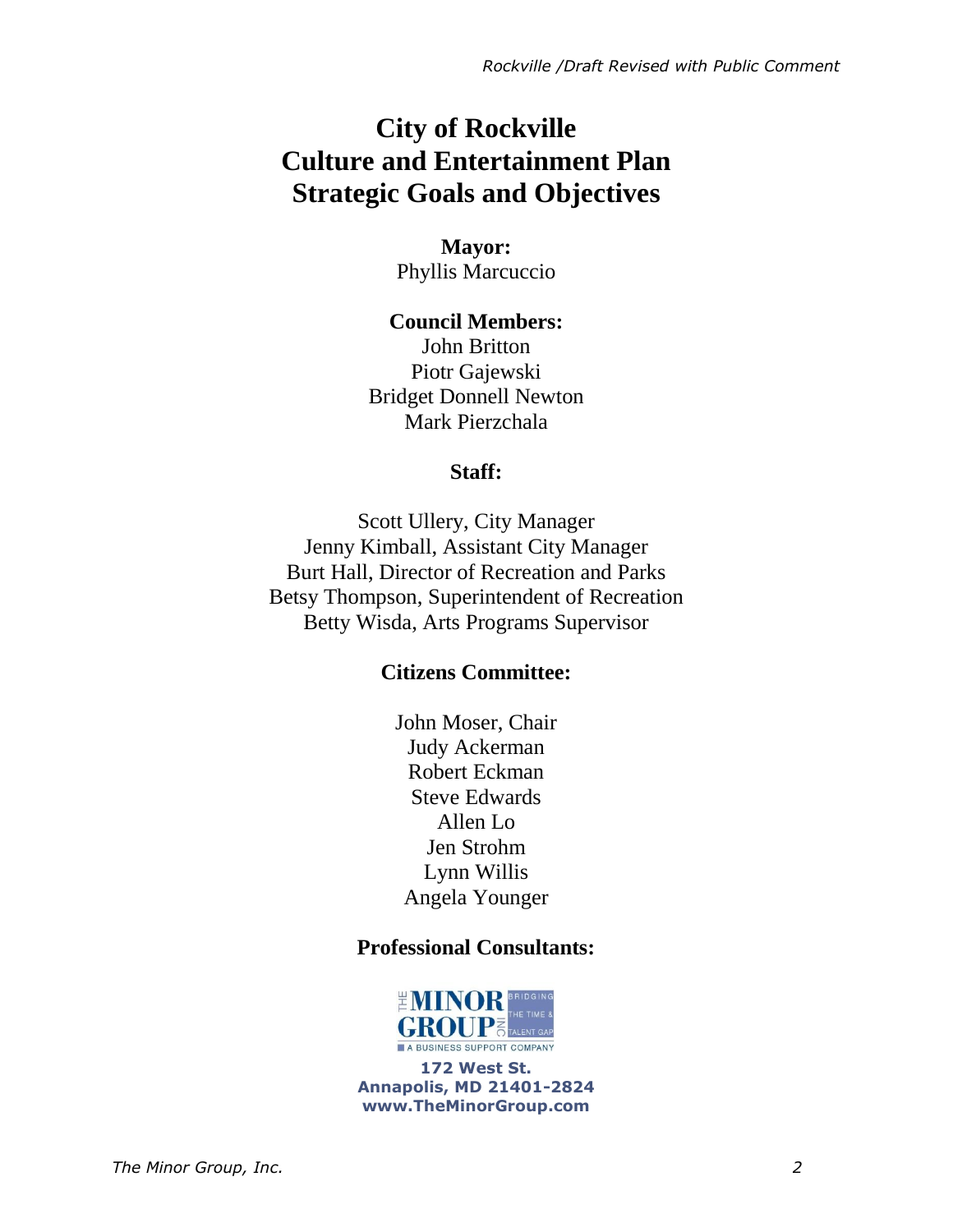## **Table of Contents**

| The City of Rockville - One of America's Leading Small Cities  4                                                                                                       |  |
|------------------------------------------------------------------------------------------------------------------------------------------------------------------------|--|
|                                                                                                                                                                        |  |
|                                                                                                                                                                        |  |
|                                                                                                                                                                        |  |
|                                                                                                                                                                        |  |
|                                                                                                                                                                        |  |
|                                                                                                                                                                        |  |
| 1. Goal - Cultivate Rockville as a Destination for Culture and Entertainment 6                                                                                         |  |
| 1.1. Objective - Consider culture and entertainment in all aspects of city planning and                                                                                |  |
| 1.2. Objective - Strategically plan programming that will bring people to Rockville  7                                                                                 |  |
| 1.3. Objective - Safeguard and promote Rockville's heritage and use of heritage                                                                                        |  |
|                                                                                                                                                                        |  |
| 2. Goal - Enhance Accessible Programming for Rockville's Diverse                                                                                                       |  |
| 2.1. Objective - Increase ethnic diversity of culture and entertainment opportunities  8                                                                               |  |
| 2.2. Objective - Ensure that culture and entertainment programs are accessible to all                                                                                  |  |
| 3. Goal - Raise Awareness of and Participation in Rockville's Culture and                                                                                              |  |
| 3.1. Objective - Build partnerships to ensure that Rockville is recognized as a center of<br>excellence for arts, entertainment, recreation, heritage, and science and |  |
| 3.2. Objective - Promote Rockville's culture and entertainment locally, regionally and                                                                                 |  |
| 3.3. Objective - Foster economic development through culture and entertainment 9                                                                                       |  |
| 4. Goal - Develop Sustainable Support for Culture and Entertainment 9                                                                                                  |  |
| 4.1. Objective - Provide leadership, advocacy & guidance to sustain financial support 9                                                                                |  |
|                                                                                                                                                                        |  |
|                                                                                                                                                                        |  |
|                                                                                                                                                                        |  |
| Appendix B - Contributors to the Culture and Entertainment Plan12                                                                                                      |  |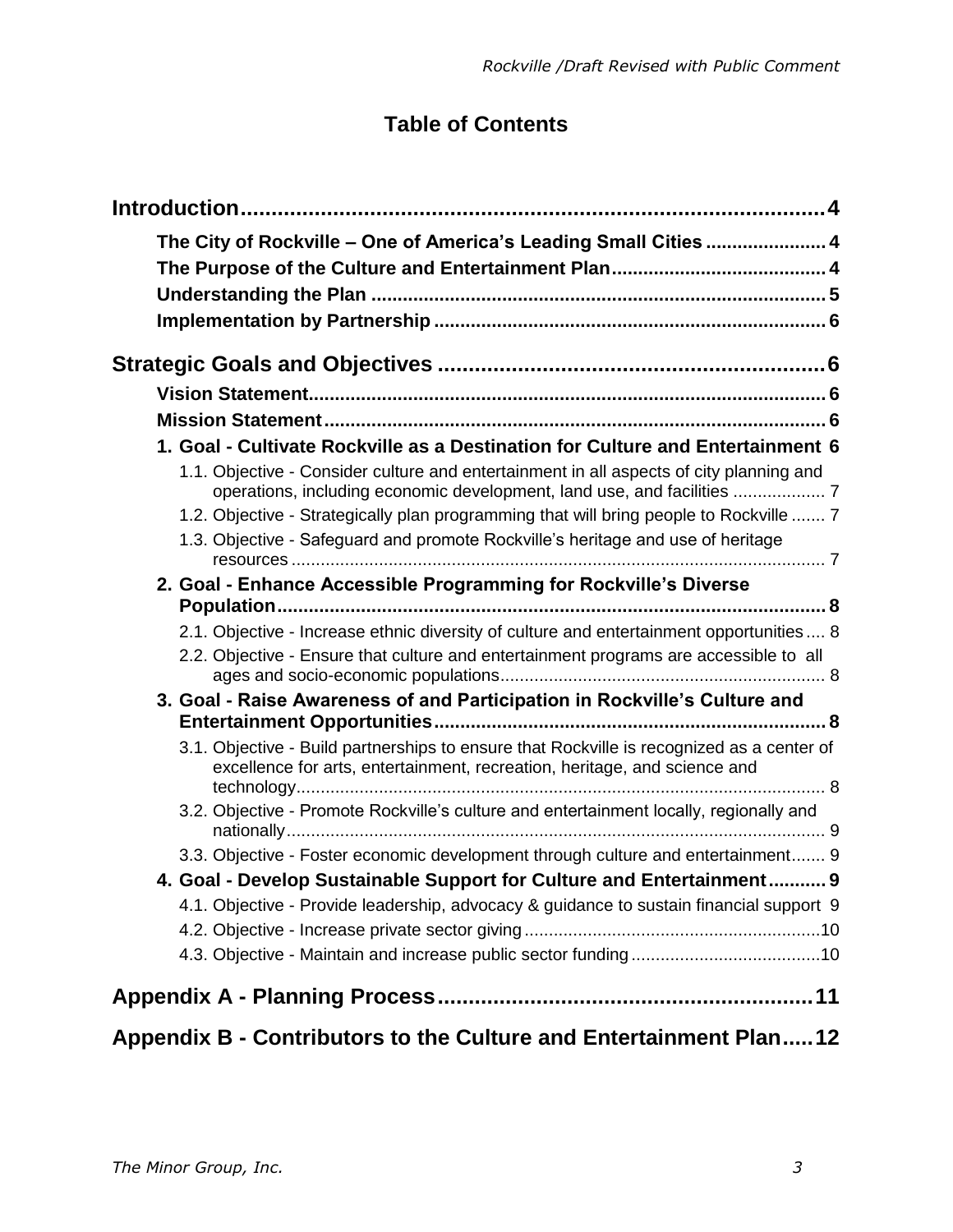## <span id="page-3-2"></span>**Introduction**

## <span id="page-3-0"></span>**The City of Rockville – One of America's Leading Small Cities**

Rockville is the third largest city in Maryland. It is the county seat of Montgomery County and home to diverse cultures, rich history, world-class amenities, and a thriving business community. As of the 2010 census, the City's population had increased to 61,000. Its non-Hispanic white population represents 60.2% of the total population and ethnic diversity continues to increase.

Rockville has long valued culture and entertainment as integral elements of its community and understands that by developing these resources, Rockville can become a preferred destination. Rockville is justifiably regarded as one of America's leading small cities for work, for play and for life. It is the vibrant, highly educated, business-friendly home to some of the nation's and the world's most prominent biomed and technology companies and is blessed by proximity to the resources of one of the world's most powerful cities, Washington, D.C.

In 2009-2010, Rockville's prominence and quality of life was reflected in the following recognitions:

- No. 31 of the Top 100 Best Places to Live by *Money Magazine*
- An Editor's Pick in *U.S. News and World Report* as one of America's Best Places to Retire
- In the Top 10 of cities in the nation to start a new company by Bloomberg's *Businessweek*
- No. 8 in America's Top 25 Towns To Live Well by *Forbes Magazine*

## <span id="page-3-1"></span>**The Purpose of the Culture and Entertainment Plan**

This Culture and Entertainment Plan is the result of a comprehensive planning process (see Appendix A). The purpose of the Plan is to build on the extensive array of existing culture and entertainment resources in order to:

- Make the community a premier destination
- Enhance the economic vitality of the community
- Increase community pride and identity
- Improve quality of life
- Increase opportunities for individual growth
- Commemorate local values, history and progress
- Preserve and enrich the character of the community
- Facilitate collaborative relationships among for-profit and nonprofit community resources
- Create an environment for creativity to thrive

Cities attracting, developing, and nurturing creative practitioners and thinkers also attract companies, new residents and visitors. The City of Rockville recognizes that people choose places to be that emphasis quality of life factors such as:

• the environment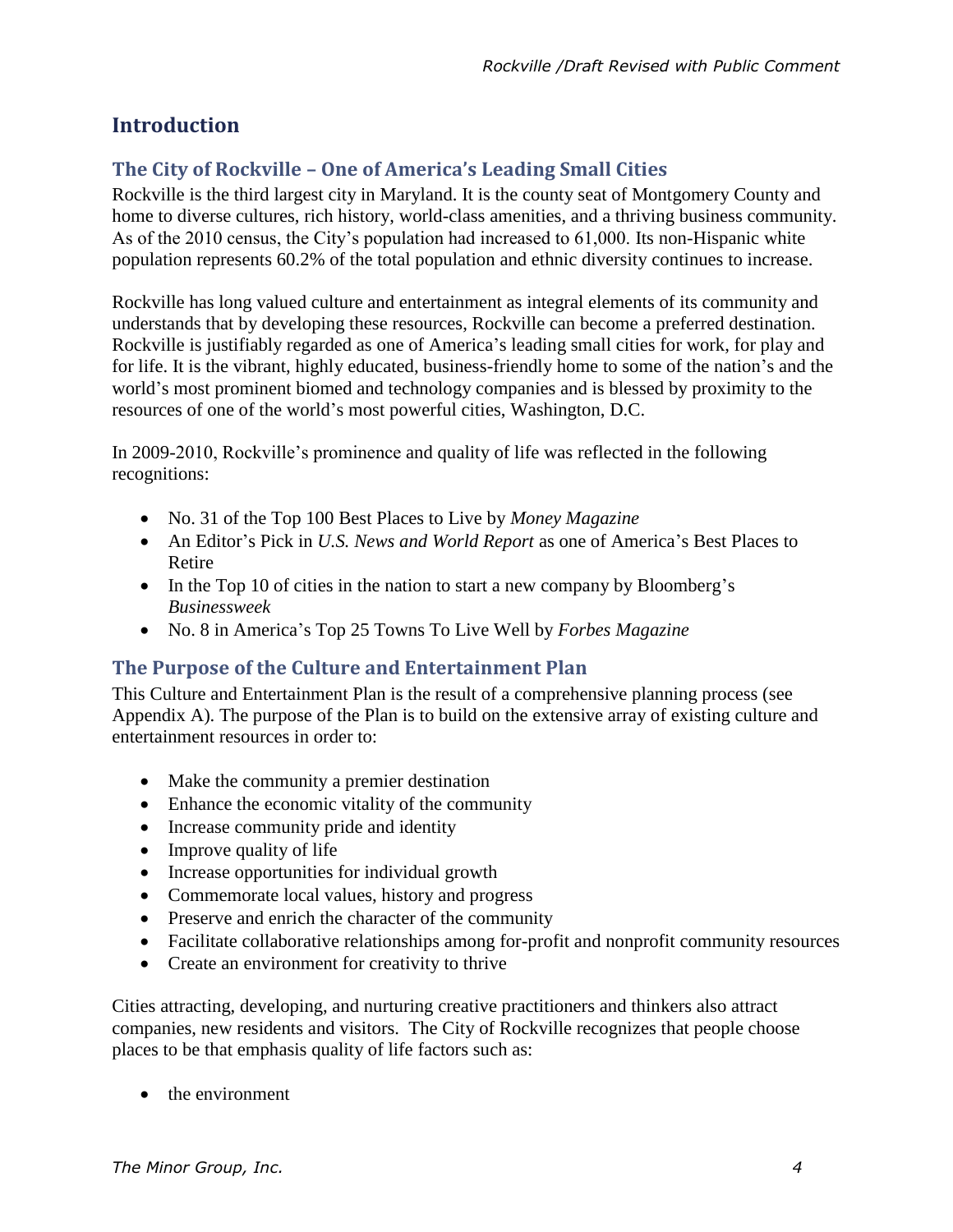- social offerings
- recreational opportunities
- aesthetic qualities within a place

Vibrant cities that offer a wide variety of culture and entertainment provide both economic and value-driven benefits for their residents.

Rockville is a city that remembers and reveres its roots, its commitment to citizen-centric public service, to the planet and to the connectivity of its neighborhoods and residents. Rockville's culture and entertainment should reflect these values. By carefully continuing to develop a cultural environment that reflects its position as a community that has a hometown feeling while at the same time possesses world class amenities, the City can become a preferred destination for businesses, new residents and visitors.

## <span id="page-4-0"></span>**Understanding the Plan**

The Culture and Entertainment Plan establishes goals, objectives and recommendations to make Rockville a destination that meets the needs of the City's diverse populations. Additionally, it is intended to raise awareness, participation, and support for culture and entertainment. The phrase "culture and entertainment" is used throughout the Plan to refer collectively to all aspects of culture, including arts, entertainment, recreation, heritage, and science and technology.

**Culture** is the knowledge of our heritage. This includes the history of people and places, past and present activities, communications, values and understanding of the world via the arts and sciences.

**The arts** are a vast subdivision of culture, composed of many creative endeavors and disciplines. The arts encompass original expressions in the visual arts, literary arts and the performing arts, such as music, theatre, dance and film.

**Entertainment** is the engagement of the mind through activities of personal choice. This may be a passive individual diversion during some leisure time, or a shared experience, such as a concert, festival, sports event or other activity. For this plan, much of what is understood to be **recreation** today is viewed here as entertainment.

**Heritage** refers to something inherited from the past. Natural heritage refers to an inheritance of fauna and flora, geology, landscape and landforms, and other natural resources. Cultural heritage refers to the legacy of physical artifacts, such as buildings, historic places, monuments, artifacts, and intangible attributes of a group or society, including social values and traditions, customs and practices, and other aspects of human activity. These places and activities authentically represent the stories and people, past and present, which are considered significant to the archaeology, art, architecture, **science or technology** of a specific culture.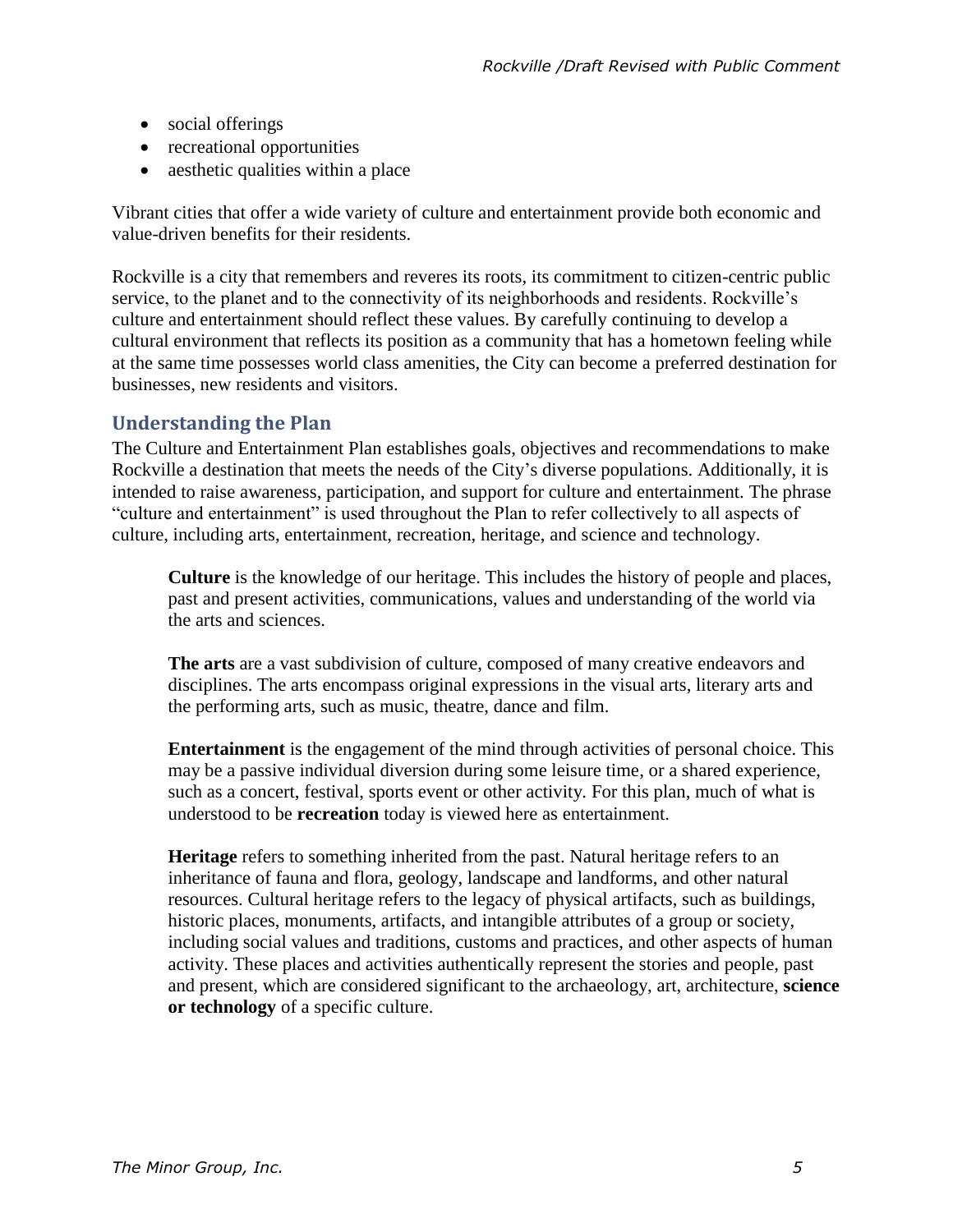## <span id="page-5-0"></span>**Implementation by Partnership**

While this is a City of Rockville plan, successful implementation will require a partnership among all culture and entertainment organizations that leverages the resources, talents and insights of all of the community. Support through policy making, committed and focused leadership, and a wide range of community tools and resources is critical. Upon approval by the Mayor and Council, City staff will reach out to the culture and entertainment organizations and other interested parties to begin a partnership that will lead to prioritization and implementation of the goals, objectives and recommendations in the plan.

This plan focuses on longer term, strategic goals. It does not identify specific roles and responsibilities or needed resources. Those specifics will be incorporated in action plans to be developed and evaluated annually. The pace and approach to implementation of this plan will depend on the resources available through the City Operating and Capital Improvements budget, as well as funding and in-kind support from other organizations.

The partners will participate in developing specific action plans for each objective that include:

- What is to be accomplished
- Who will be responsible for accomplishing it
- The necessary resources
- How long it will take
- <span id="page-5-4"></span>• Performance targets

## **Strategic Goals and Objectives**

## <span id="page-5-1"></span>**Vision Statement**

In ten years, Rockville will be better established as a significant destination for culture and entertainment and offer a wide range of options that appeal to its diverse population and visitors. The community will better understand that culture and entertainment opportunities are vital to quality of life, well-being and to the economy. Rockville will take pride in its community engagement, strong partnership programs and collaborative approach to raise awareness, participation, and support for culture and entertainment opportunities. Rockville will continue to adjust its vision – based on the success of its arts, entertainment, recreation, heritage, and science and technology industry.

## <span id="page-5-2"></span>**Mission Statement**

To celebrate and sustain Rockville's diversity and vitality through exceptional culture and entertainment opportunities and collaborations.

## <span id="page-5-3"></span>**1. Goal - Cultivate Rockville as a Destination for Culture and Entertainment**

Ensure Rockville is a destination for culture and entertainment to the benefit of its citizens, its creative community, its business sector and its visitors. Culture and entertainment programming and amenities distinguish Rockville from other communities. The unique and innovative opportunities provided by the arts, entertainment, recreation, heritage, and strong science and technology presence are leveraged.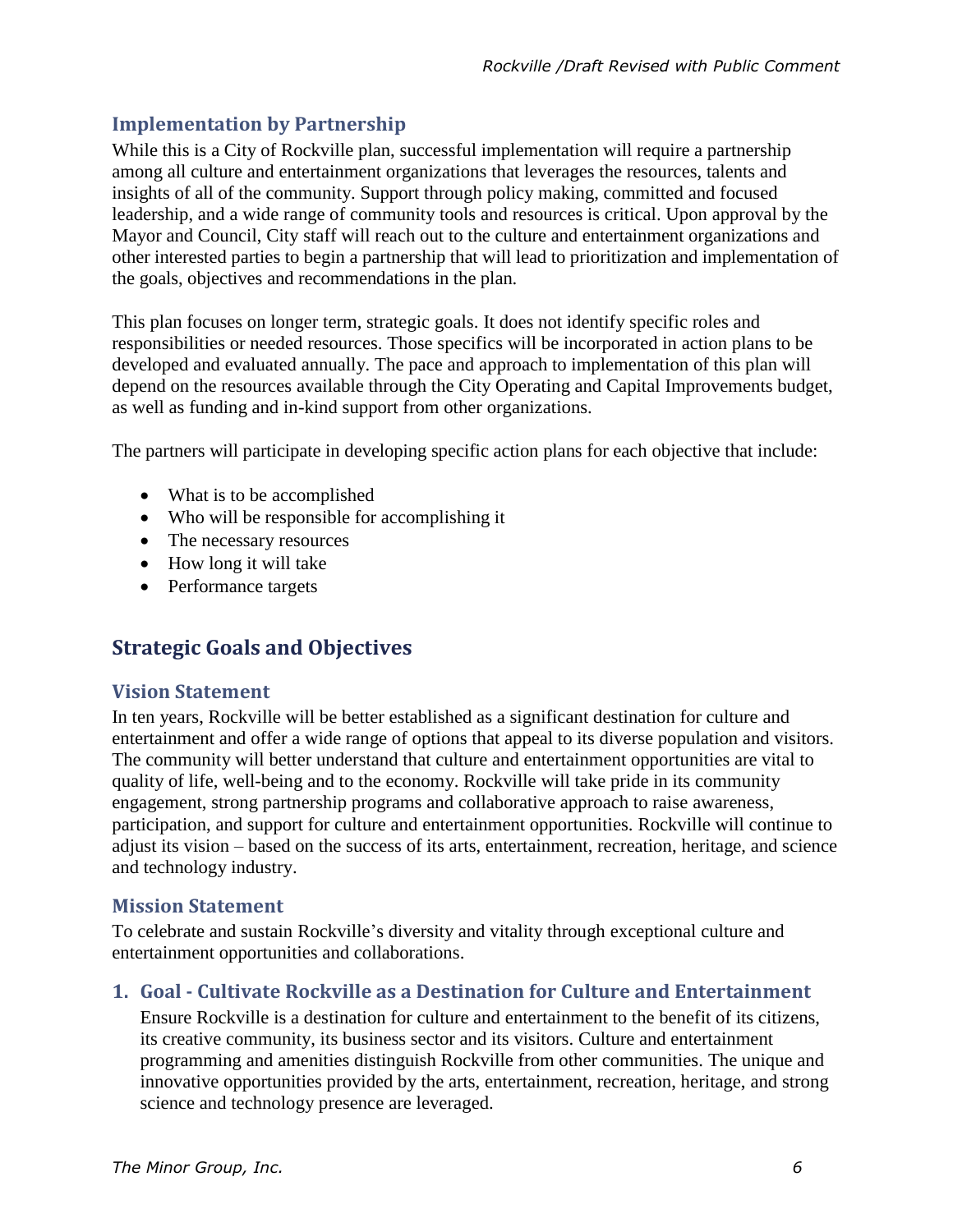## <span id="page-6-0"></span>**1.1. Objective - Consider culture and entertainment in all aspects of city planning and operations, including economic development, land use, and facilities**

#### **Recommendations**

- 1.1.1. Continue to protect, enhance, manage and facilitate development of public and private facilities for culture and entertainment
- 1.1.2. Support and advocate for adequate community-based facilities to provide office, meeting, rehearsal, exhibition and performance spaces for community-based groups
- 1.1.3. Preserve parks, natural spaces and historic sites for culture and entertainment activities
- 1.1.4. Integrate the goal of making Rockville a destination in the development and implementation of neighborhood plans, master plans, bikeway plans, parks/recreation/open space plans
- 1.1.5. Use the annual operating budget and Capital Improvements Plan to implement the goal of making Rockville a destination
- 1.1.6. Establish criteria for evaluating the economic impact of programs, incorporating fact-based, data-driven criteria when possible

## <span id="page-6-1"></span>**1.2.Objective - Strategically plan programming that will bring people to Rockville**

#### **Recommendations**

- 1.2.1. Develop criteria to evaluate all programming in order to ensure that it is contributing to Rockville as a destination
- 1.2.2. Integrate culture and entertainment programming into public and private venues in different parts of Rockville, including the civic center, community centers, parks, streets, and open spaces
- 1.2.3. Foster the continued evolution of Hometown Holidays and other city-sponsored events
- 1.2.4. Identify, develop and implement signature cultural undertakings to attract people and recognition to Rockville
- 1.2.5. Support Town Center as a community culture and entertainment destination
- 1.2.6. Identify additional opportunities to integrate the science and technology sector in programs and offerings

## <span id="page-6-2"></span>**1.3. Objective - Safeguard and promote Rockville's heritage and use of heritage resources**

#### **Recommendations**

- 1.3.1. Encourage preservation, adaptive use and stewardship of buildings, attractions, architectural styles, patterns of development and sites that reflect Rockville's history
- 1.3.2. Conserve natural and manmade areas important to the community's character, environment and quality of life
- 1.3.3. Secure funds, develop programs and promote Rockville's heritage and heritage resources, using mechanisms such as membership in the Montgomery County Heritage Area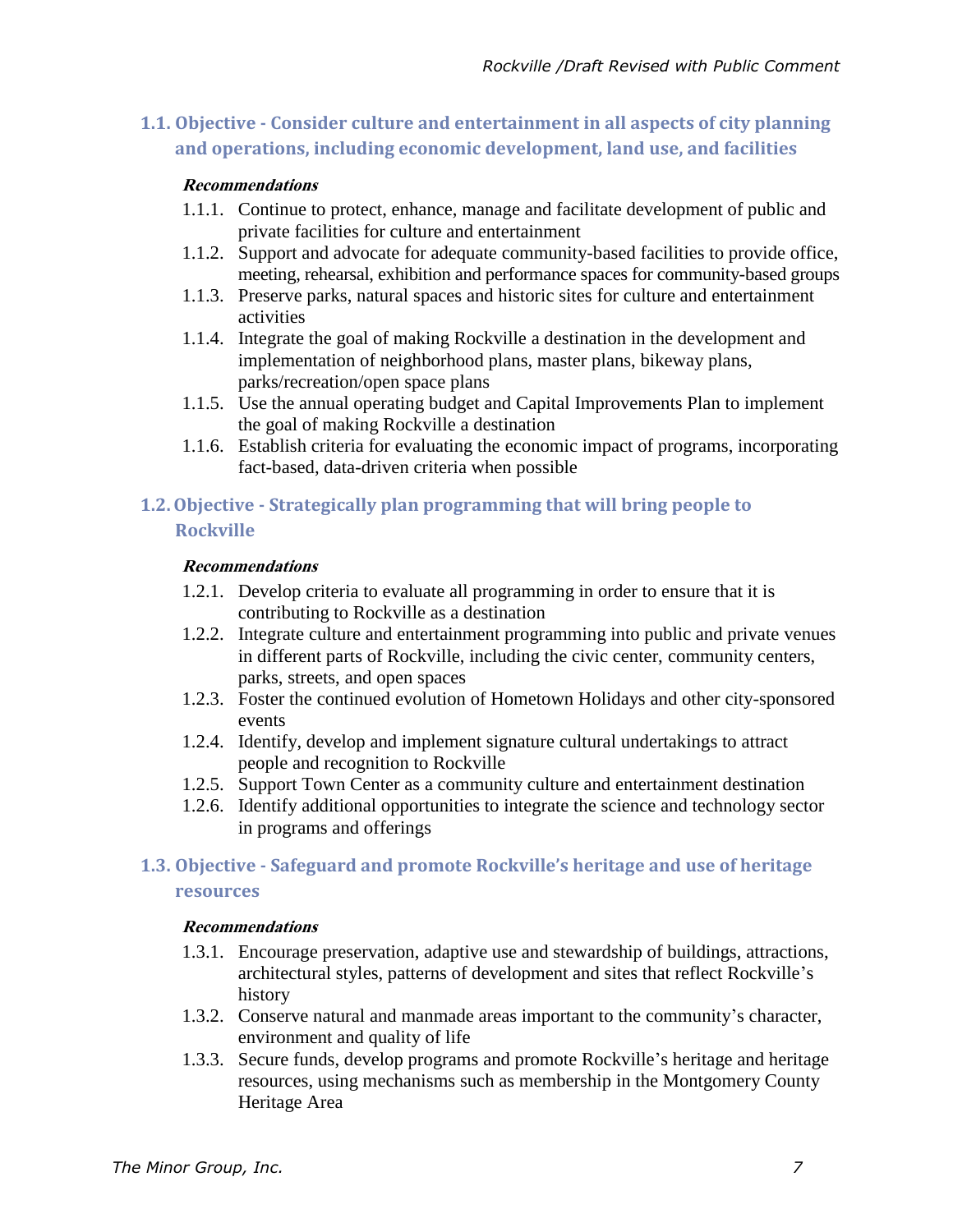## <span id="page-7-0"></span>**2. Goal - Enhance Accessible Programming for Rockville's Diverse Population**

Culture and entertainment programming in Rockville meets the interests of the diverse population, including the wide range of ethnicities and ages in the community. The programming is also accessible to people with disabilities and those with low incomes.

## <span id="page-7-1"></span>**2.1. Objective - Increase ethnic diversity of culture and entertainment opportunities**

#### **Recommendations**

- 2.1.1. Facilitate public and private festivals and celebrations throughout the community that reflect Rockville's diverse populations
- 2.1.2. Involve diverse populations in the planning and implementation of activities that highlight Rockville as a cultural destination
- 2.1.3. Create and communicate cultural and entertainment opportunities to effectively reach the city's diverse population

## <span id="page-7-2"></span>**2.2. Objective - Ensure that culture and entertainment programs are accessible to all ages and socio-economic populations**

#### **Recommendations**

- 2.2.1. Cultivate opportunities for all ages for creative learning, self-expression, social development and constructive community engagement
- 2.2.2. Make programs accessible to low-income residents by offering scholarships and no-cost or low-cost opportunities
- 2.2.3. Enhance accessibility for senior citizens by offering programs and events at venues and in formats convenient to seniors
- 2.2.4. Assure that programs are accessible to people with disabilities and compliant with the Americans with Disabilities Act (ADA)

## <span id="page-7-3"></span>**3. Goal - Raise Awareness of and Participation in Rockville's Culture and Entertainment Opportunities**

Rockville collaborates with interested parties to coordinate programming, communication, outreach and promotion of culture and entertainment opportunities to increase citizen and visitor participation. Together, they will promote awareness among government, businesses and the public that culture and entertainment resources are integral to a strong economy and quality of life.

<span id="page-7-4"></span>**3.1. Objective - Build partnerships to ensure that Rockville is recognized as a center of excellence for arts, entertainment, recreation, heritage, and science and technology**

## **Recommendations**

3.1.1. Develop a leadership council of culture and entertainment providers from diverse genres to lead the coordination, planning and promotion of culture and entertainment opportunities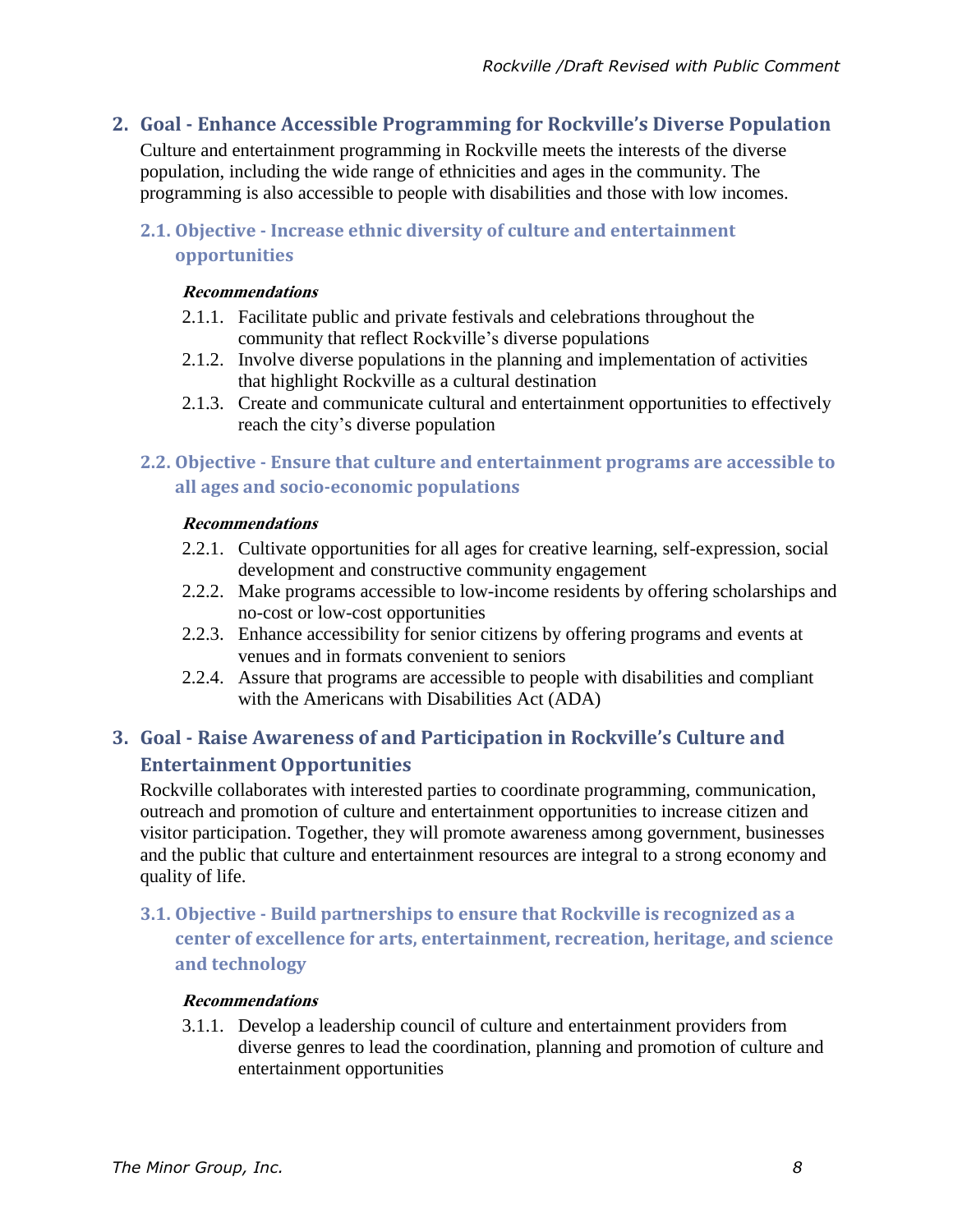- 3.1.2. Create a reputation as a culture and entertainment destination in collaboration with partners in public, nonprofit and private sectors within Rockville and across the region
- 3.1.3. Facilitate collaboration, scheduling, and co-marketing among citywide and regional public, nonprofit and private organizations
- 3.1.4. Partner with the local universities and colleges, public schools and science and technology sector to ensure Rockville is recognized as a center of excellence

## <span id="page-8-0"></span>**3.2. Objective - Promote Rockville's culture and entertainment locally, regionally and nationally**

#### **Recommendations**

- 3.2.1. Include culture and entertainment opportunities and resources in the Strategic Marketing Plan prepared by the City of Rockville
- 3.2.2. Create and implement detailed marketing strategies specifically for Rockville culture and entertainment opportunities and resources
- 3.2.3. Utilize the Internet for cost-effective and timely information sharing, including the development of one comprehensive online culture and entertainment website and calendar that lists all offerings in Rockville
- 3.2.4. Ensure that all ages and Rockville's ethnicities are incorporated in marketing and promotional materials

## <span id="page-8-1"></span>**3.3. Objective - Foster economic development through culture and entertainment**

#### **Recommendations**

- 3.3.1. Educate government, businesses and the public about the value, economic impact and economic development opportunities that arise from culture and entertainment
- 3.3.2. Promote culture and entertainment as critical to encouraging the creativity and innovation necessary for the community's academic and workplace success
- 3.3.3. Connect with and utilize scientific and technical organizations that contribute to the creativity of the community
- 3.3.4. Use arts, entertainment, recreation, heritage, and science and technology activities to attract visitors and increase economic activity

## <span id="page-8-2"></span>**4. Goal - Develop Sustainable Support for Culture and Entertainment**

Establish predictable, sustainable funding to assist Rockville in maintaining and enhancing a unique and vibrant culture and entertainment environment that will continue to deliver both economic and non-economic benefits to the community.

## <span id="page-8-3"></span>**4.1. Objective** - **Provide leadership, advocacy and guidance to sustain financial support**

## **Recommendations**

4.1.1. Coordinate with interested parties to develop and implement a strategic plan to secure sustainable funding for culture and entertainment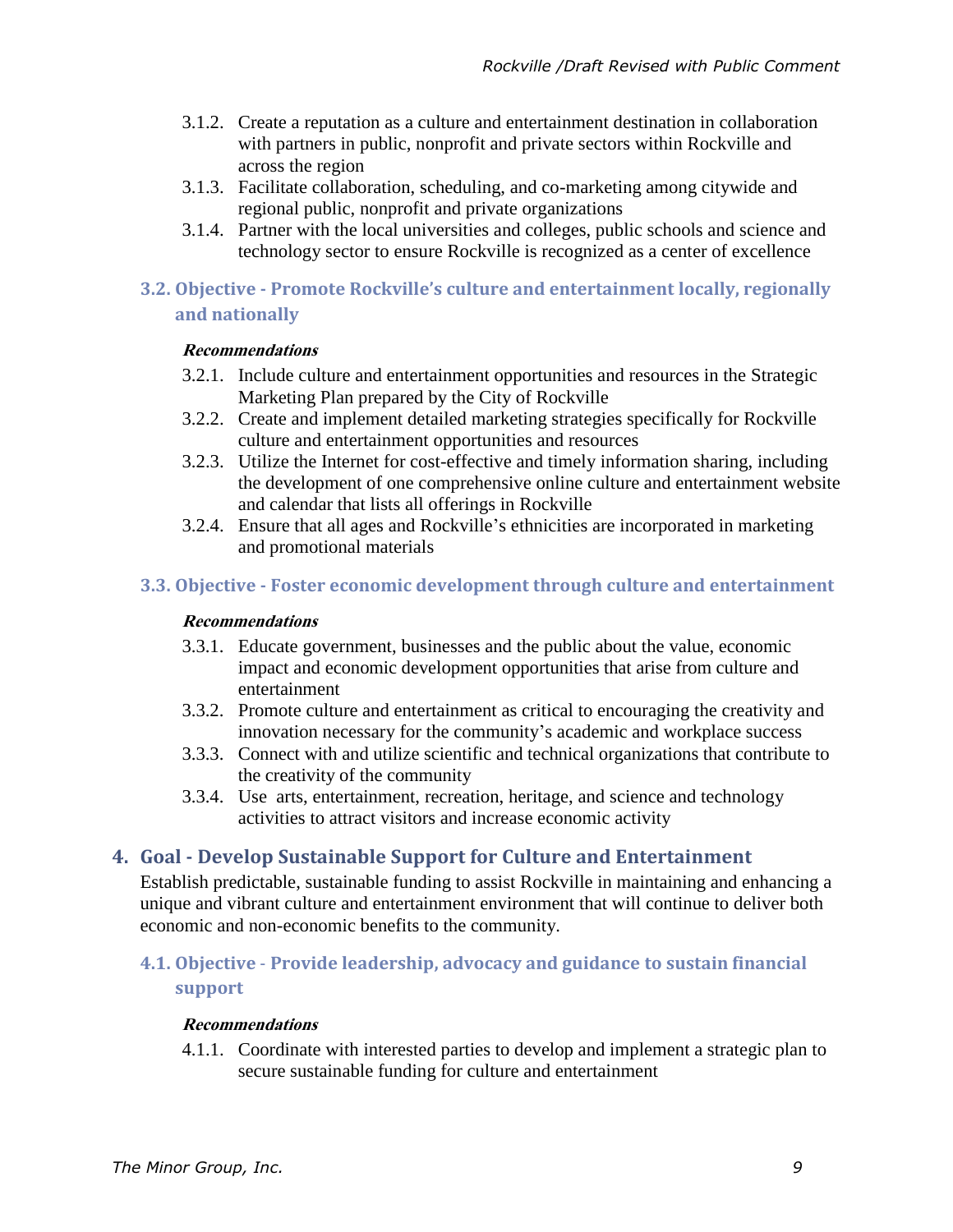- 4.1.2. Use the Recreation and Parks Foundation to build increased community leadership and financial support for culture and entertainment
- 4.1.3. Use the Cultural Arts Commission to advocate for arts-related funding and activities and advise the Mayor and Council on programs and projects benefitting Rockville

## <span id="page-9-0"></span>**4.2. Objective - Increase private sector giving**

#### **Recommendations**

- 4.2.1. Increase individual philanthropy by articulating the value of and building excitement around culture and entertainment
- 4.2.2. Encourage local businesses to support culture and entertainment organizations and providers
- 4.2.3. Increase corporate sponsorships for City-sponsored events
- 4.2.4. Leverage public funds to stimulate more giving from the private sector
- 4.2.5. Recognize donors and other supporters for their contributions

## <span id="page-9-1"></span>**4.3. Objective - Maintain and increase public sector funding**

#### **Recommendations**

- 4.3.1. Assess the City of Rockville's investment in culture and entertainment and recommend changes in programming and funding to be innovative, relevant, strategic, and competitive
- 4.3.2. Identify additional strategies to fund and support culture and entertainment in Rockville, including naming rights, contribution check-off boxes on bills, and state and local tax incentives for giving
- 4.3.3. Maintain multi-year funding strategies such as the Art in Public Places (AIPP) program, the Art in Public Architecture (AIPA) ordinance and the Publicly Accessible Art in Private Development (AIPD) ordinance
- 4.3.4. Seek non-monetary and in-kind support for culture and entertainment programs
- 4.3.5. Research, identify and apply for available grants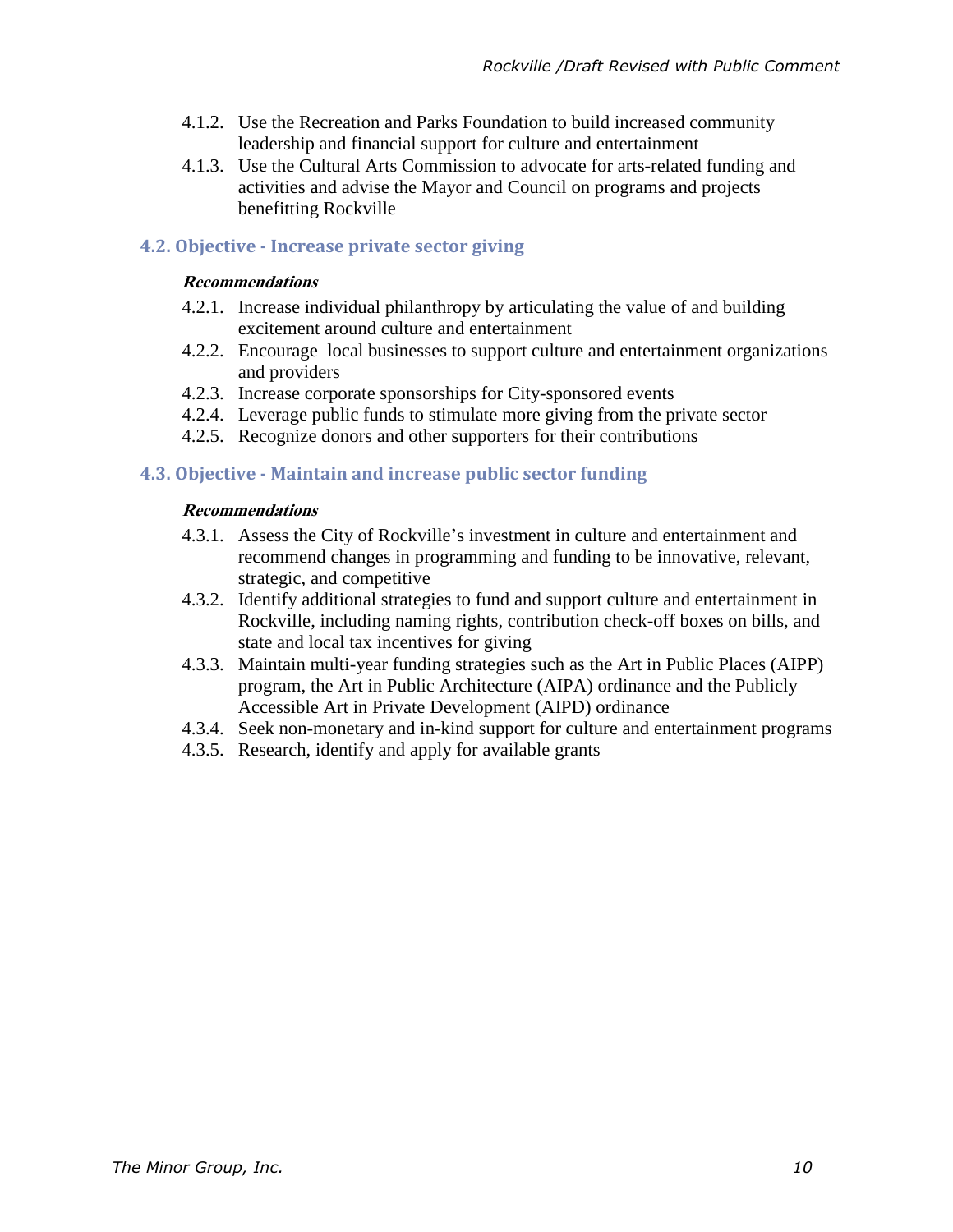## <span id="page-10-0"></span>**Appendix A - Planning Process**

.

The City initiated this plan by contracting the Minor Group to identify the culture and entertainment resources in the community. It included resources provided, operated and funded by the City of Rockville, non-profit organizations, and for-profit entities. As a next step, culture and entertainment providers and participants (as named in Appendix B) shared their vision and goals for the future through focus groups and surveys.

The Culture and Entertainment Plan was developed in two phases. All products associated with the plan are available for review at [www.rockvillemd.gov.](http://www.rockvillemd.gov/)

## **Phase 1 – Conduct Research and Produce Analyses Reports**

- Create Inventory of Existing Cultural and Entertainment Resources of Rockville
- Interview Rockville's Cultural Organization Representatives'
- Analyze 11 Other Cities' Cultural and Entertainment Plans and Interviews
- Develop Cultural Districts Cost/Benefit Analysis
- Develop Heritage Areas Cost/Benefit Analysis

## **Phase 2 – Review Additional Documents and Create the Draft Plan**

- Review and analyze additional relevant documents including:
	- o City of Rockville Master Plan for the Arts 2002-2008
	- o Art in Public Places (AIPP) Program
	- o Art in Public Architecture (AIPA) Ordinance
	- o Publicly Accessible Art in Private Development (AIPD) Ordinance
	- o Rockville's Demographic, Economic and Social Analysis (Strategic Scan 2010)
	- o Branding Report
	- o Bikeway Master Plan
	- o Feasibility Study for a Rockville Science Center
	- o Parks, Recreation and Open Space Plan, Adopted March 15, 2010
	- o Rockville Department of Recreation and Parks Senior Services Long Range Plan, Summary of Recommendations
- Create Draft Plan city staff and a citizen committee appointed by the Mayor and Council took the lead to prepare a Draft Plan, using the input and guidance provided by culture and entertainment providers and participants
- Gather public comments from Rockville residents, business representatives and culture and entertainment providers
- Revise Draft Plan to incorporate many of the public comments for presentation to the Mayor and Council

## **Strategic Plan Elements Defined**

The following terms are used throughout the plan:

- Vision The dream of what you want to be. Vivid mental image of the Rockville community in its full and optimized maturation.
- Mission Broad description of the community's commitment—what it does, with/for whom, its distinctive competence, and why; the ultimate end.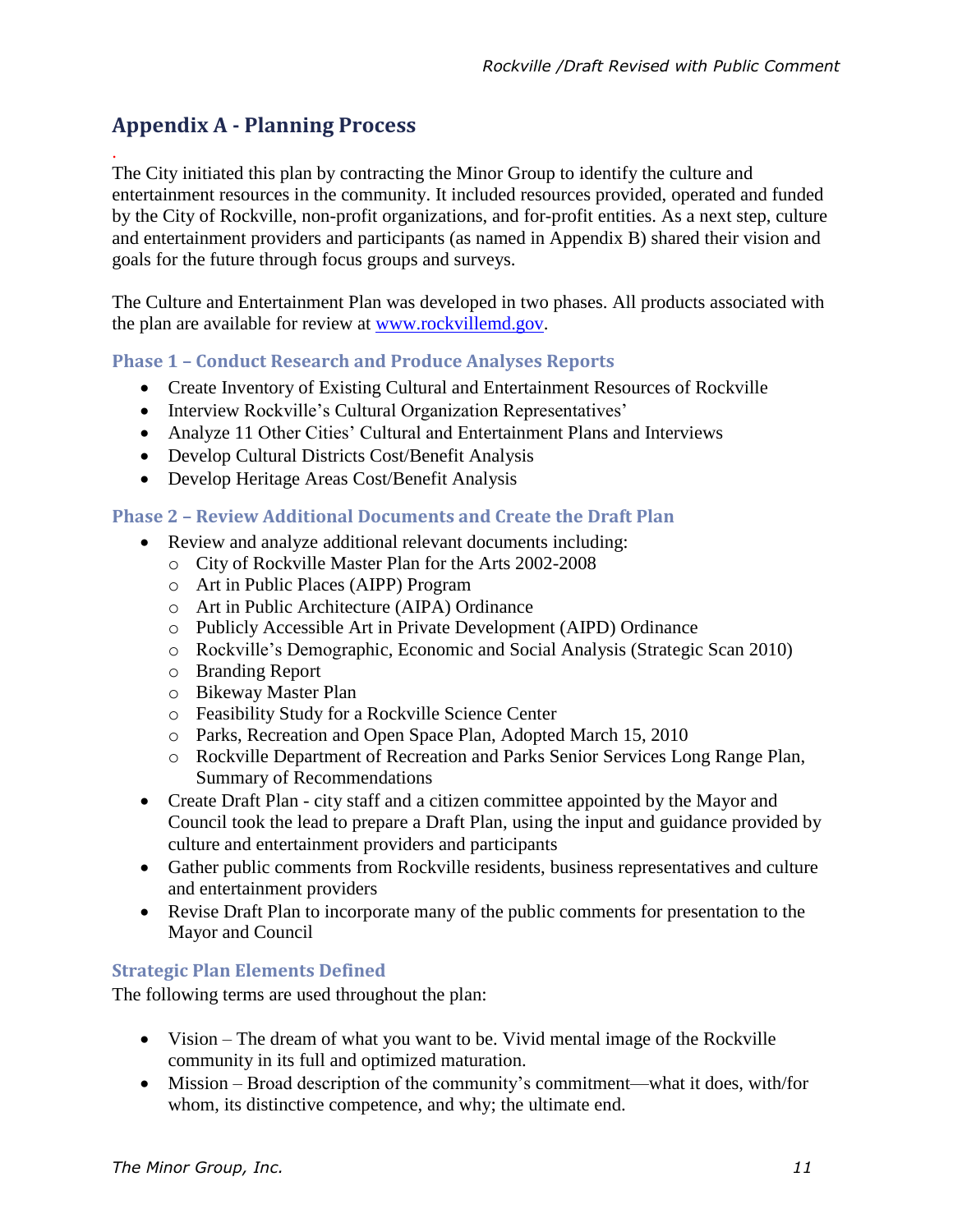- Strategic Plan Set of Goals and Objectives that are intended to help move the Rockville community toward its Vision, as it works through its mission.
- Goals Broad statements of what the community hopes to achieve in the next ten years, focused on outcomes or results and qualitative in nature.
- Objectives Specific policies and actions to be implemented. Projected achievements to be implemented within a specific timeframe.

## <span id="page-11-0"></span>**Appendix B - Contributors to the Culture and Entertainment Plan**

Early in the development of this plan, focus groups and personal interviews were conducted with individuals from the following organizations, incorporating representatives from among the community's diverse populations as much as possible. The information and recommendations obtained from these meetings was instrumental in the development of this document.

## **Arts, Cultural, Heritage and Entertainment Organizations**

Maryland State Arts Council Arts and Humanities Council of Montgomery County Montgomery County's Heritage Area Rockville Sister Cities Corporation Cultural Arts Commission Rockville Consortium for Science Performing Arts Groups

- Rockville Little Theatre
- Rockville Musical Theatre
- Victorian Lyric Opera Company
- HST Cultural Arts
- The Musical Theater Center
- Round House Theatre
- Rockville Concert Band
- Rockville Chorus
- Rockville Civic Ballet
- Rockville Regional Youth Orchestra
- The Finest! Youth Performance Troupe
- Potomac Valley Youth Orchestra

## Visual Arts Groups

- VisArts at Rockville
- Rockville Art League

## Literary Arts

- F. Scott Fitzgerald Literary Conference, Inc.
- Friends of the Library of Montgomery County
- Rockville Library
- Twinbrook Library